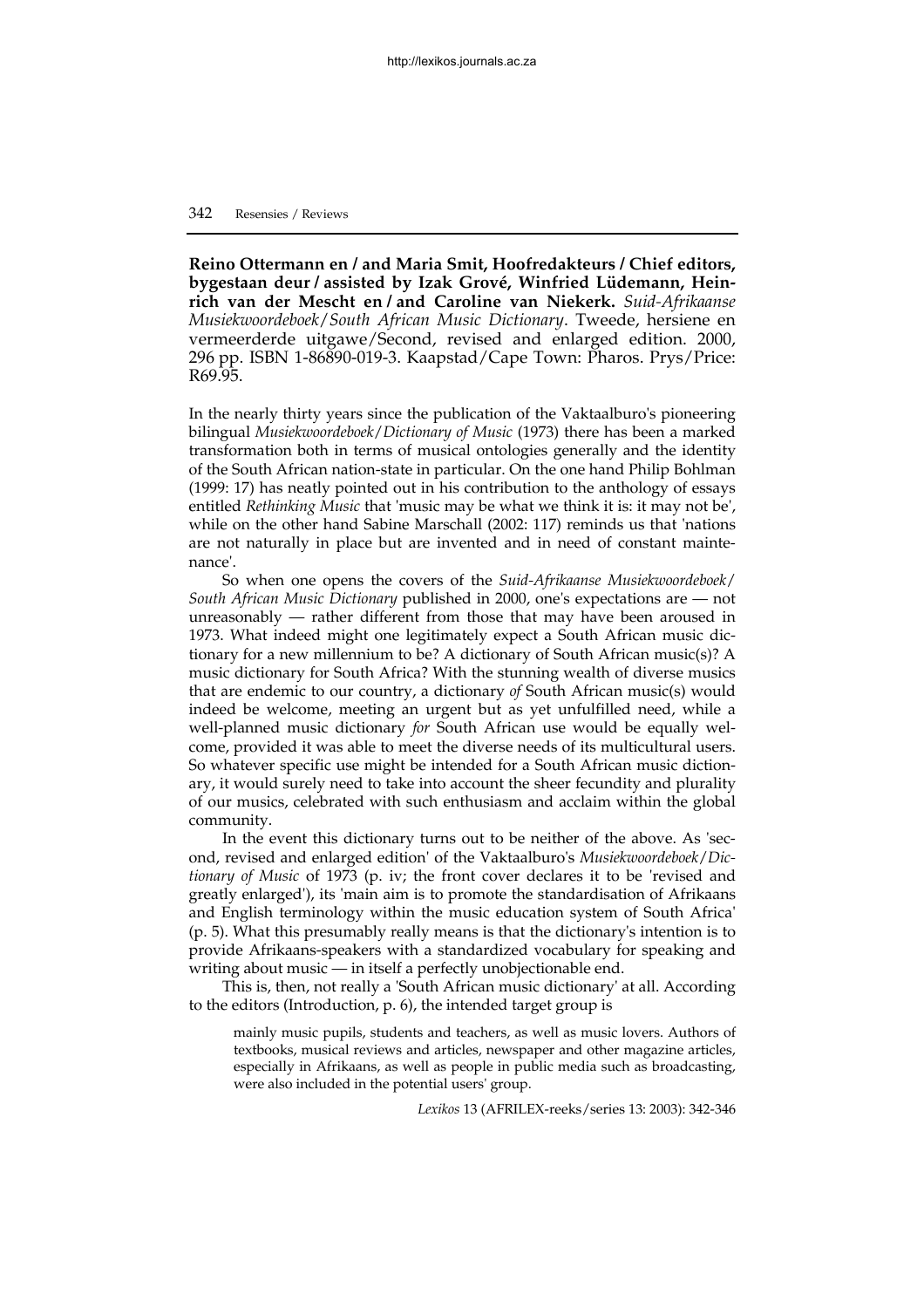Fair enough — perhaps. But as a result the title of the *Suid-Afrikaanse Musiekwoordeboek*/*South African Music Dictionary* is entirely off the mark and highly misleading. It is also, we believe, insulting to a majority of South Africans of all colours and languages (both within the academy and outside it) whose musical interests and activities extend far beyond the boundaries of what Lydia Goehr (1992) has called the 'imaginary museum of musical works'. The words 'bilingual', 'Afrikaans' and 'English' in the title would certainly help define the dictionary's legitimate purpose more accurately.

Although this is emphatically *not* a 'South African music dictionary' in any satisfactory sense of the term, let us go along for the moment with the premises on which the dictionary is predicated. How well does it deal with terms from 'Western music culture'? On the whole, rather well. The editors have managed, within their limited scope, to get many things right: hundreds of terms have been added to those included in the original version of the dictionary. *Plainchant* is thankfully no longer translated as *gelyksang* but more sensibly as *cantus planus*. There are also appendices giving the names of notes in six (European) languages, the Afrikaans transliteration of Russian composers names (rightly including names of famous Russian singers and instrumentalists as well), names of orchestral instruments, and so on.

But there are also some surprising omissions and lapses. The Introduction specifically calls the reader's attention to what it calls the 'problematical' case of the term *canon*: 'There are so many different names for the different types of canon, particularly in Latin and the European languages, that one has difficulty in distinguishing the various types. An effort has then been made to simplify and only note the most common names' (p. 7). Yet despite having given attention to several rather obscure meanings for the term *canon* (including this definition: 'a portion following the Sanctus in the Roman Catholic mass'), the editors have chosen to ignore one of the most significant usages of the term in late twentieth-century musicology. This is *canon* in the sense of the repertory of Western musical works that over the past century and a half has been deemed to form the conceptual framework of Western musicology and which has increasingly been called into question during the past twenty years or so. One is left to question what kind of (Western) musical education some South African students are receiving in our institutions.

A random search for terms currently used in the analysis of twentiethcentury music that one might expect to find revealed no entries for *set theory*, *integral serialism*, *pitch class* and *pitch-class set*. And several entries under late Renaissance and Baroque terms are suspect. It is curious that the meaning of the term *a cappella* is given as 'unaccompanied' rather than 'in the style of the chapel' (and hence by extension, though often this was not historically the case, 'without instrumental accompaniment'). *Hoog-Barok* (there is no entry for *High Baroque*) is defined as 'middle Baroque' ('Middel-Barok'). There are two entries for *ripieno* but none for *ripienista* or *ripienist*. *Coro spezzato* finds an entry but not *cori spezzati*, the more acceptable usage of the term; the definition given is 'di-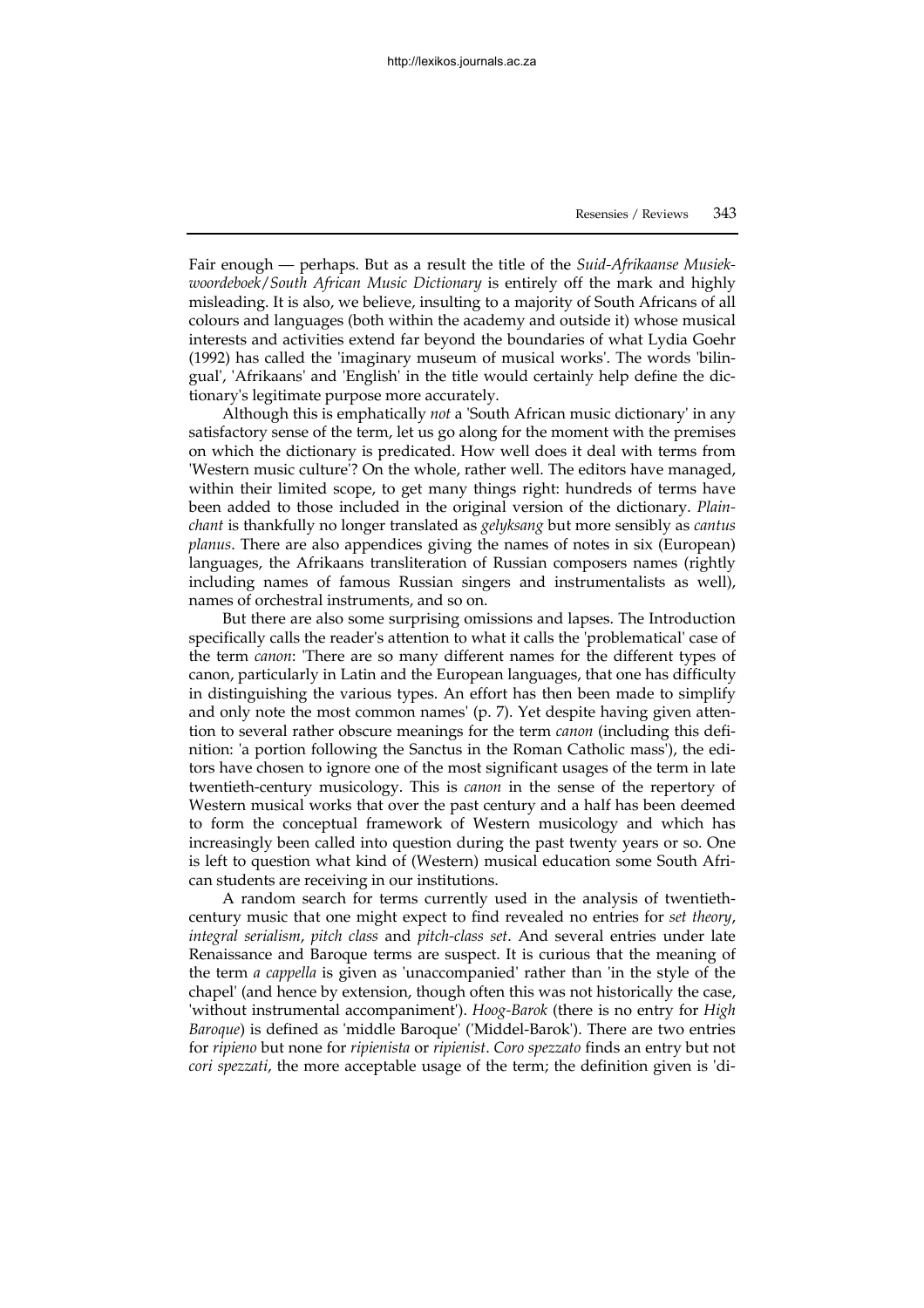## 344 Resensies / Reviews

vided choir' rather than the correct translation 'broken choirs' (for *cori spezzati*). The entry for *Bach trumpet* (*Bach-trompet*), with a parenthetical definition 'a term used for Baroque trumpet or clarino', gives no suggestion to the unwary reader that this term is a total misnomer for a high trumpet used in some modern performances of Baroque music and that it is a nineteenth-century invention, completely unknown in Bach's day; furthermore, during the seventeenth and eighteenth centuries the term *clarino* referred to a register rather than an instrument. Another curious omission is *maestro di cappella*, found in any number of historical contexts from the sixteenth to the eighteenth centuries. Yet the less frequent term *maître de chapelle* is included.

And although the editors explain that the dictionary's function is 'mainly to **translate**, rather than to explain' (p. 5), it is surely not too much to expect a degree of explication in the interests of redressing common misconceptions. Take the case of the term *adagio*. Here it is translated simply as 'slow', without any qualification, despite the fact that its meaning has shifted considerably over the years and was highly ambiguous until the nineteenth century. During the eighteenth century the term usually implied first and foremost that unnotated embellishments were called for on the part of the soloist, hence a relaxation in the tempo. In fact, the flautist J.J. Quantz devoted an entire chapter to the subject of playing an Adagio in his famous *Versuch einer Anweisung die Flöte traversière zu spielen* of 1752. Should a student confronted with the term in a piece of seventeenth- or eighteenth-century music simply interpret it to mean singing or playing slowly, thereby missing the point of the marking? The least one might expect is that the term be defined along the lines of 'at ease, i.e. slow'. (And one might wonder how many South African music students receive appropriate instruction, on the basis of this inadequate definition, in singing or playing an eighteenth-century Adagio.)

Another example is the supposedly well-known term *forte*, which really means 'strong' and only by implication 'loud'. During the seventeenth and eighteenth centuries it frequently referred to a 'normal' dynamic in contradistinction to *piano* which indicated an echo effect or was an instruction to players — as often found in Bach and Handel's scores, for instance — that the passage in question was an accompaniment to the soloist. Once again one might argue that it is too much to expect a dictionary of this nature to indicate these niceties of meaning, but surely one of the aims of a dictionary is to enlighten.

In the Introduction (p. 6) we are told that the *Suid-Afrikaanse Musiekwoordeboek*/*South African Music Dictionary*

 concentrates on terms from Western music culture. A small number of terms used in the indigenous African musics in South Africa, which pupils and students will commonly encounter, have nevertheless been added.

This statement reveals a patronizing (if not downright offensive) attitude. For a start, it assumes that twenty-first-century South African music students, writers of newspaper and magazine articles, media representatives and so on, are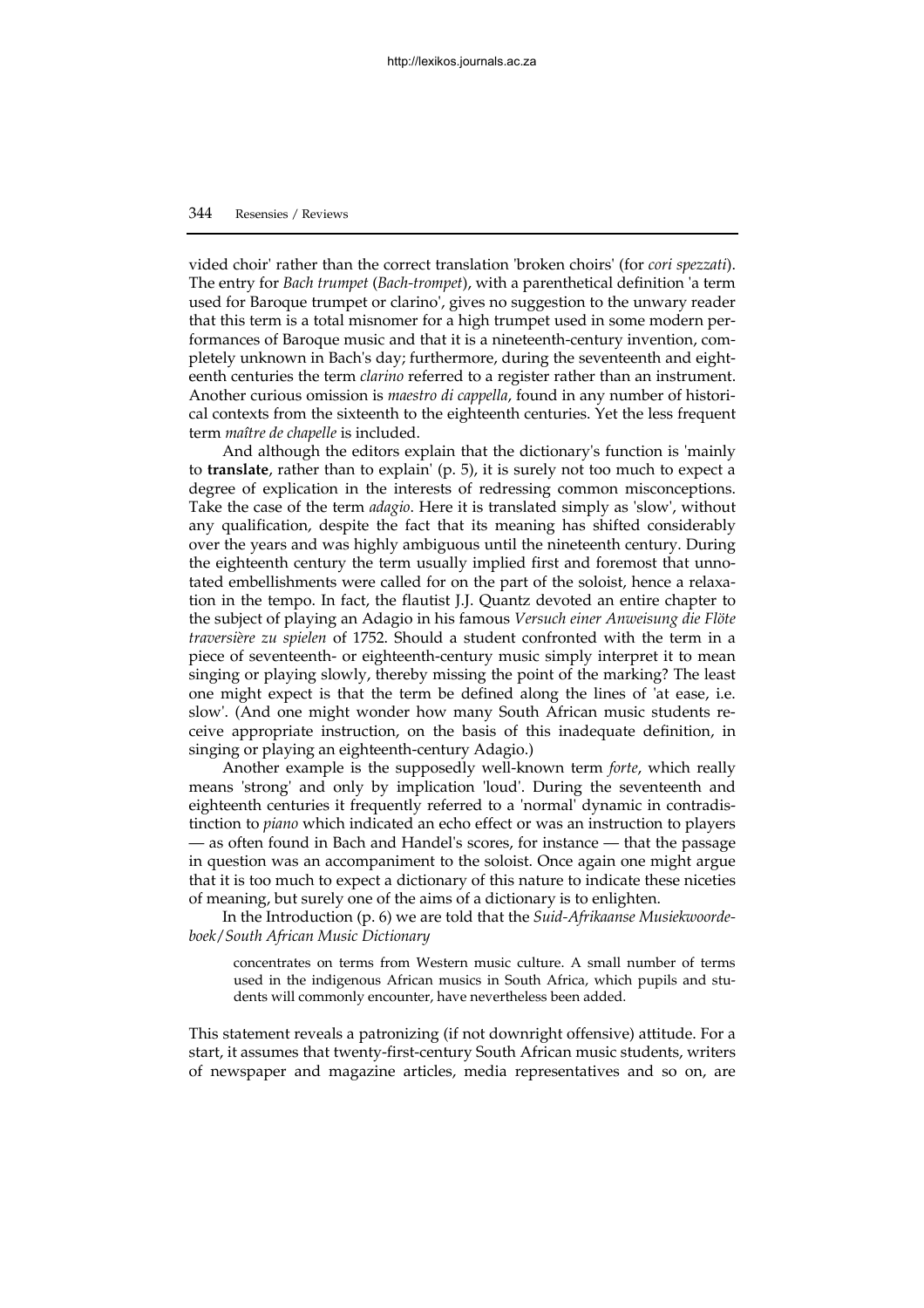deemed to need only to know about 'Western music culture' plus a token smattering of indigenous African musical terms thrown in for good measure this in a hard-won pluralistic and democratic society! And the dictionary's basic premise finds itself on even shakier ground, since there is no reason to assume that a majority of Afrikaans-speakers in the country as a whole is interested primarily in 'Western music culture', especially within a rapidly-changing educational system.

In short, it is difficult to understand the altogether dated rationale behind this dictionary, even given its unobjectionable intention (and largely satisfactory realization) of providing an authorised list of Afrikaans musical terminology. How is it possible in our present stage of historical, political and cultural development that the editors of a South African music dictionary could have called upon a 'circle of collaborators' (!), numbering well over thirty South African academics, not one of whom is black, is an ethnomusicologist, is a specialist in popular music, or is a recognised authority on indigenous South African musics? What kind of message does this send to South African music students and authors of music articles in the media? That the music of their own country may be regarded as some kind of afterthought? And how can it be assumed that Afrikaans-speaking students are unlikely to come across terms in their musical studies that lie outside the imagined orbit of 'Western music culture'?

So it is entirely in keeping with the exclusivist nature of the dictionary that one finds an entry for the medieval *istampita* but none whatever for *isicathamiya*, that highly acclaimed home-grown South African genre within which Ladysmith Black Mambazo has carved out an astonishingly successful international career. Some other uniquely South African forms of music-making that receive no attention in the dictionary — not an exhaustive list by any means include *bubblegum music*, *kwaito*, *makwaya*, *marabi*, *mokorotla*, *mqashiyo* (all mentioned in the second edition of *The New Grove Dictionary of Music and Musicians*) yet *maqam*, *maquam*, *mascherata*, *matraca* and *mattacines*, obscure terms the South African student is unlikely to come across, are all there.

The publishers' blurb on the back cover tells us that this is 'an authoritative new dictionary *for all* music lovers, learners, teachers and lecturers' (emphasis added). Even on its own terms the *Suid-Afrikaanse Musiekwoordeboek*/ *South African Music Dictionary* is no more than a qualified success. That there is a need for such a dictionary is undeniable, but it could, and ought, to meet that need far better than it does. Its limited, outdated concept represents a lost opportunity to have created a truly *South African* music dictionary.

## **References**

- **Bohlman, Philip.** 1999. Ontologies of Music. Cook, Nicholas and Mark Everist (Eds.). 1999. *Rethinking Music*. Oxford/New York: Oxford University Press.
- **Goehr, Lydia.** 1992. *The Imaginary Museum of Musical Works: An Essay in the Musical Philosophy of Music.* Oxford/New York: Oxford University Press.